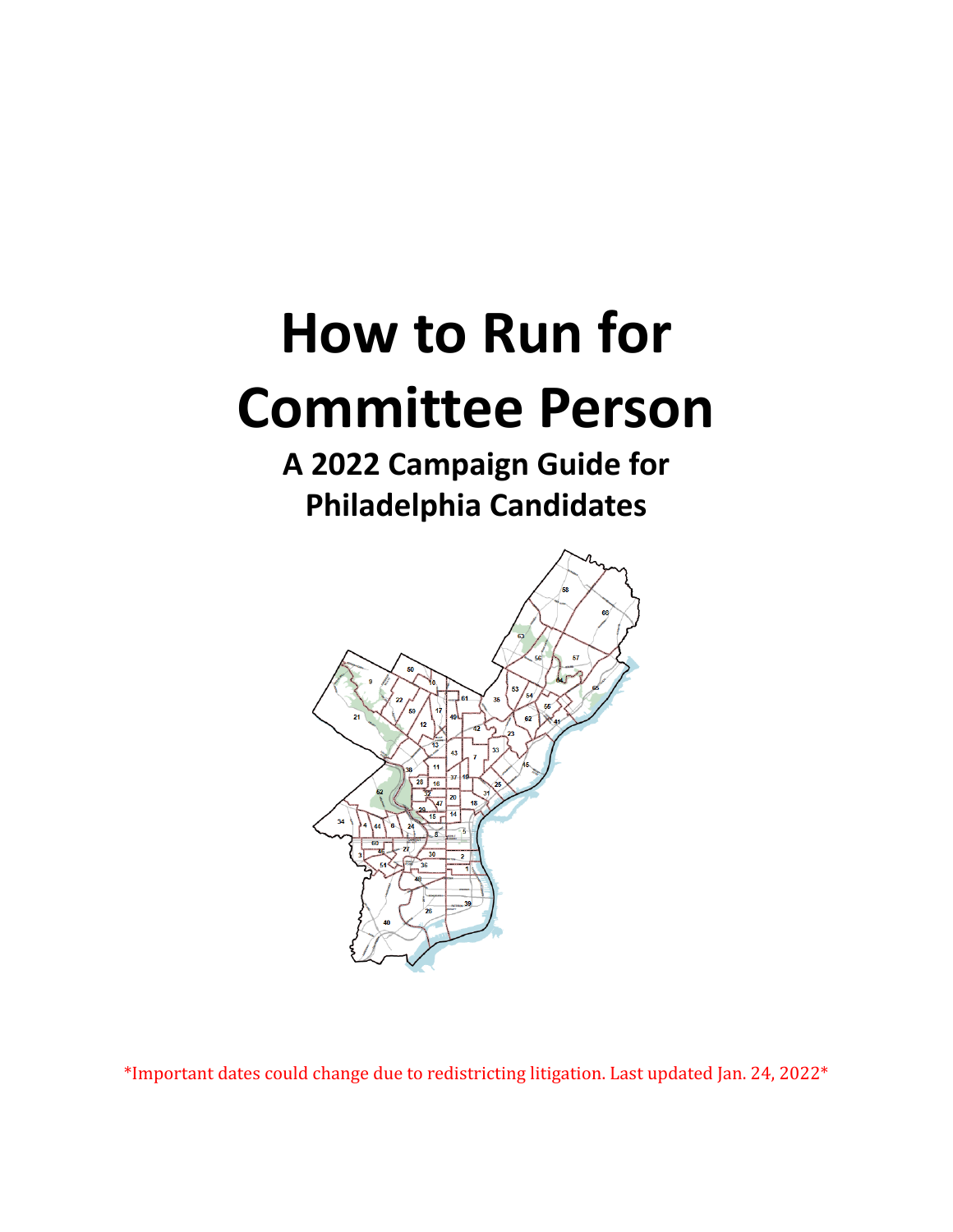

## **Contents**

| Introduction - How to Use this Handbook        |    |
|------------------------------------------------|----|
| Chapter 1 - Philadelphia's Political Structure | 5  |
| <b>Divisions</b>                               | 5  |
| Wards                                          | 5  |
| <b>Ward Leaders</b>                            | 5  |
| <b>City Committee</b>                          | 6  |
| <b>Other Political Parties</b>                 | 6  |
| <b>State Committee Members</b>                 | 6  |
| Chapter $2 -$ About the Job                    | 7  |
| Responsibilities                               | 7  |
| Committee Person vs. Election Board            | 8  |
| Philadelphia City Commissioners                | 8  |
| Qualifications                                 | 9  |
| Terms of Office and Requirements               | 9  |
| <b>Time Commitment</b>                         | 9  |
| <b>Filling Vacancies</b>                       | 9  |
| Compensation                                   | 10 |
| Chapter 3 - Running for Committee Person       | 11 |
| Getting on the Ballot                          | 11 |
| <b>Nomination Petitions</b>                    | 11 |
| <b>Deadlines</b>                               | 11 |
| <b>Nomination Petition Requirements</b>        | 12 |
| Signatures                                     | 13 |
| Circulator's Affidavit                         | 14 |
| Candidate's Affidavit                          | 14 |
| Where to File                                  | 15 |
| Chapter 4 - After You File                     | 16 |
| Objections                                     | 16 |
| <b>Ballot Position</b>                         | 17 |
| Campaigning                                    | 17 |
| <b>Election Day</b>                            | 17 |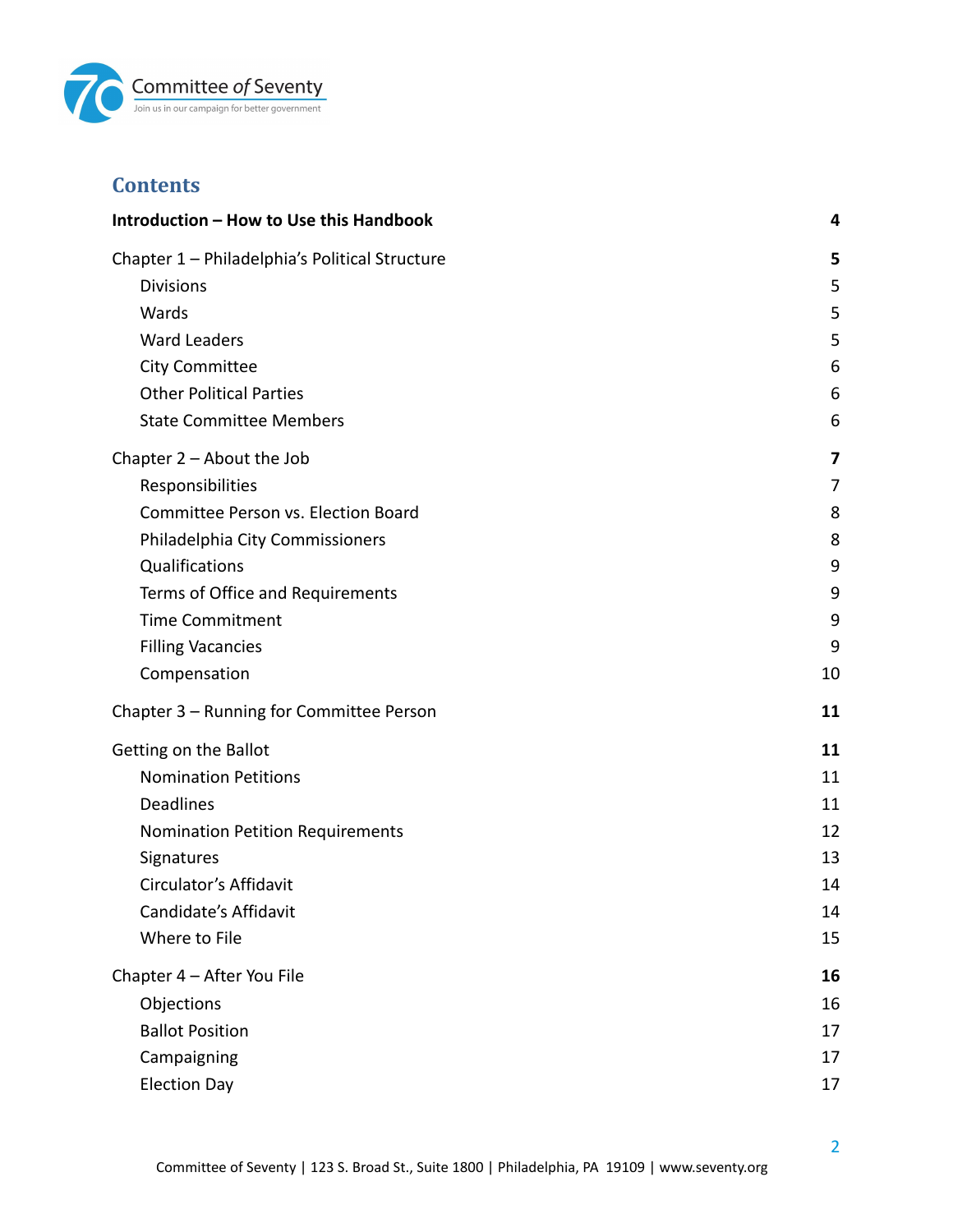

| Conclusion                                   | 18 |
|----------------------------------------------|----|
| <b>Resources</b>                             | 19 |
| Open Wards Philadelphia                      | 19 |
| Philadelphia Government Agencies and Offices | 19 |
| Philadelphia Political Parties               | 19 |
| Committee Person Candidate Checklist         | 21 |
| Philadelphia Ward Map                        | 22 |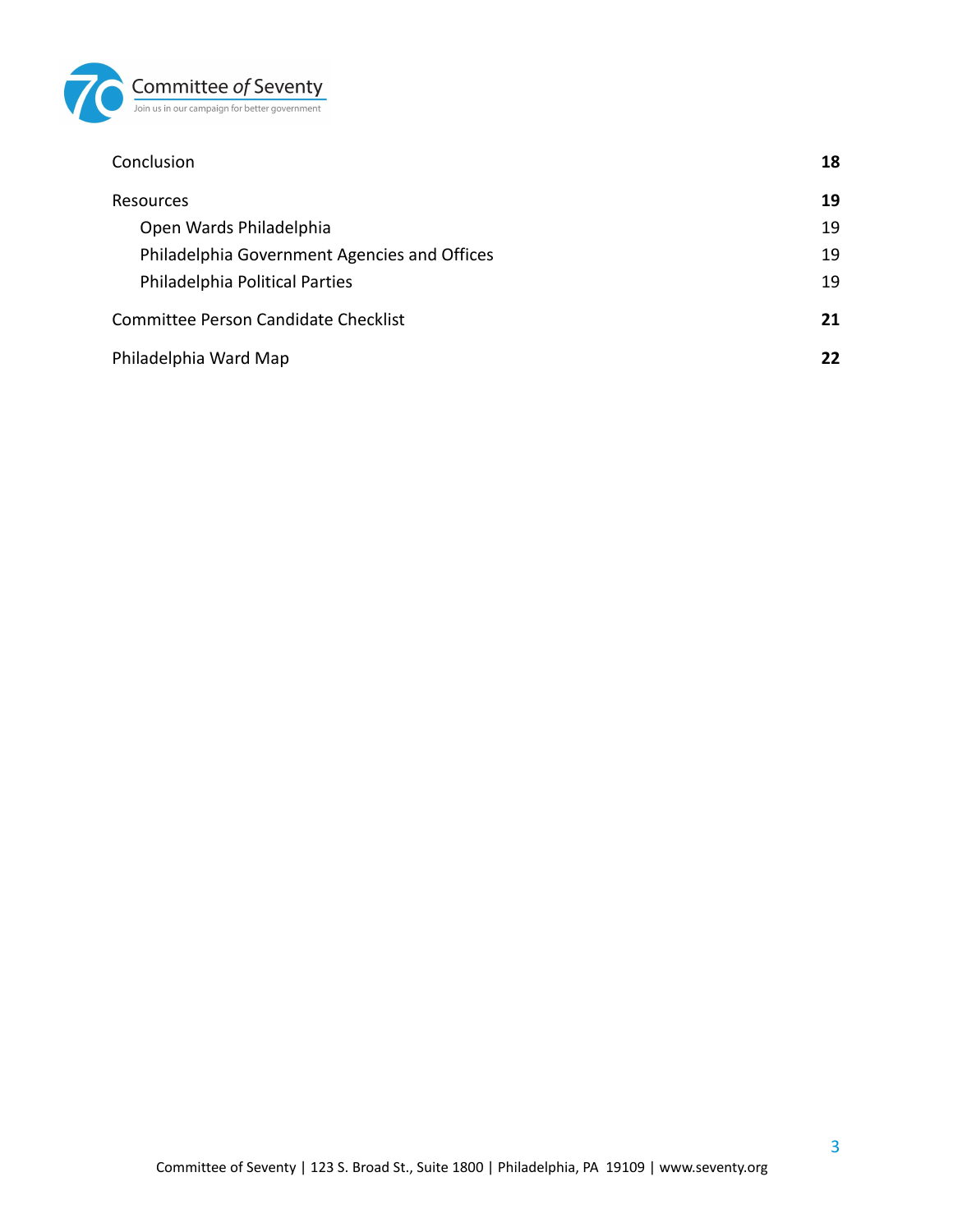

## <span id="page-3-0"></span>**Introduction – How to Use this Handbook**

If you are interested in participating in the political process and care about good government, you should consider running as a committee person. Serving as a committee person is a great way to support your local community, become involved with your local party and gain political experience. **The purpose of this handbook is to give you the information you need to become a committee person. This is an elected, party position that will be on the May 17, 2022 Primary Election ballot.**

This handbook is specifically designed for people interested in becoming a committee person in Philadelphia. However, much of the information here also pertains to becoming a committee person in other counties across the state. See the "Resources" section at the end for contact information for other counties' boards of elections and political party committees if you live outside of Philadelphia.

We've done our best to turn complicated Pennsylvania Election Code and political party rules into this easy-to-read handbook. However, it's impossible to provide answers for every situation. If you can't find the answer you are looking for or have feedback on this guide, please contact Patrick Christmas at pchristmas@seventy.org.

#### *The information in this handbook is up to date as of January 24, 2022*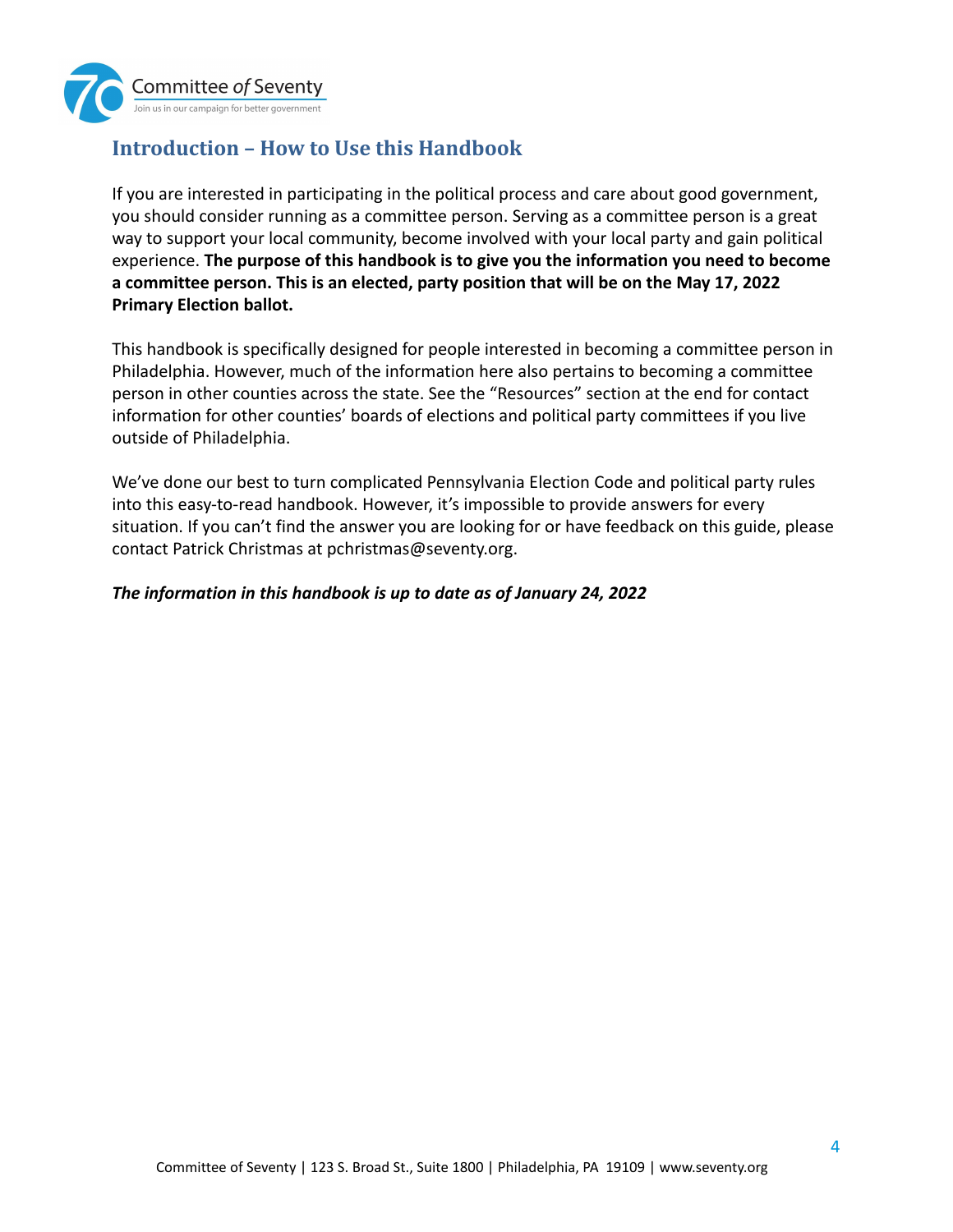

## <span id="page-4-0"></span>**Chapter 1 – Philadelphia's Political Structure**

If you're considering a run for committee person, it's important that you understand how this position fits within Philadelphia's political structure. Here's a brief overview:

#### <span id="page-4-1"></span>**Divisions**

Philadelphia is divided into 1,703 voting divisions (often called "precincts"), which are the smallest political units of the city. By law, each division is required to contain no fewer than 100 and no more than 1,200 registered voters<sup>1</sup>. The division you live in determines where you vote on Election Day.

The Democratic and Republican Party organizations in Philadelphia start at a grassroots level with the office of committee



person. Each division is represented by up to two Democratic and two Republican committee people who are elected by voters of the same party who live in the same division.<sup>2</sup> Republican and Democratic committee people serve four year terms<sup>3</sup>.

#### <span id="page-4-2"></span>**Wards**

Since 1965, Philadelphia has been divided into 66 wards, which are the second smallest units of the city. $4$  Wards usually have between 10 and 50 divisions. Committee people representing each of the ward's divisions make up what is officially termed the Ward Executive Committee.

Not sure of your ward and division? Use the Polling Place Search at PhiladelphiaVotes.com.

## <span id="page-4-3"></span>**Ward Leaders**

Each Ward Executive Committee is led by a Democratic and Republican ward leader, who are selected by their party's committee people soon after the committee people are elected in the primary election.<sup>5</sup> This happens at an *reorganization meeting* within the ward that takes place several weeks following the election, per party rules. (In Philadelphia, wards 39, 40, and 66 are

<sup>&</sup>lt;sup>1</sup> See 25 P.S. § 2702. Note that because Ward and division redistricting has not taken place on a citywide level in Philadelphia since the 1960s, there are some divisions with substantially more or substantially fewer registered voters than the normal range.

<sup>2</sup> *See* Rules of the Republican Party of the City and County of Philadelphia, [hereinafter "Repub. City Rules"], Rule III, art. 1; *see also* Rules of the Democratic Party of the City and County of Philadelphia, [hereinafter "Dem. City Rules"] Rule III, art. 1, § B-C.

<sup>3</sup> *See* Repub. City Rules, Rule III, art. 2, § B; *see also* Dem. City Rules, Rule III, art. 1, § B

<sup>&</sup>lt;sup>4</sup> 1965 Report of the Ward Realignment Commission.

<sup>5</sup> *See* Repub. City Rules, Rule III, art. 2, § A; *see also* Dem. City Rules, Rule III, art. 1, § A.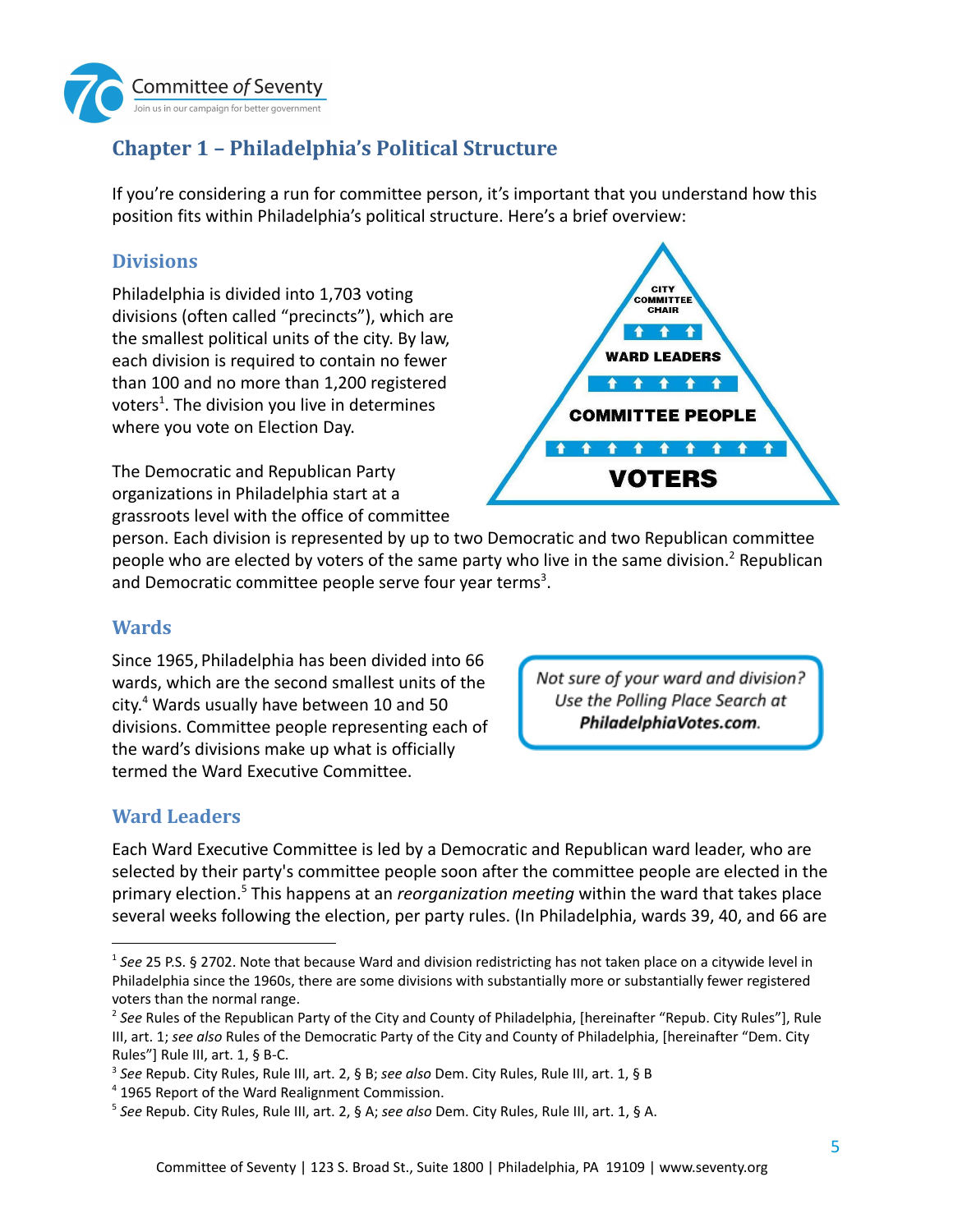

currently represented by two Democratic ward leaders and wards 39 and 40 by two Republican ward leaders, due to their size.) Ward leaders serve as members of their respective political party organization's City Committee – sometimes called the County Committee<sup>6</sup> – which supervises the organization and management of the party in all Philadelphia elections.

## <span id="page-5-0"></span>**City Committee**

The City Committee, a group of about 70 people if all positions are filled, makes up the citywide leadership of the party. The Chairs of the Democratic and Republican City Committees are elected by their respective party's ward leaders and serve with a slate of fellow officers (e.g., Vice Chair, Secretary, Treasurer). The City Committees can make rules about the governing of the party as long as those rules don't conflict with city or state law, or with the rules of their party's statewide organization.<sup>7</sup>

Members of the City Committee can wield a great deal of power in influencing electoral endorsements that are highly-sought by candidates running for local, state and federal office. Such endorsements have traditionally been distributed outside polling places on Election Day via *sample ballot*, which typically resembles a small palm card that lists endorsed candidates. City Committee also typically fill vacancies when candidates nominated in the primary election are unable to run in the general election and nominate candidates for special elections. Given the overwhelming Democratic voter registration advantage in Philadelphia, a candidate nominated by party leadership in the majority party will always win the subsequent special election.

## <span id="page-5-1"></span>**Other Political Parties**

The two major political parties who follow the organizational structure outlined in this handbook are the Democratic Party and the Republican Party. For more information about how to participate in activities of these or other established political parties see the "Resources" section at the end.

## <span id="page-5-2"></span>**State Committee Members**

The Democratic and Republican parties operate similar committee structures at the state level to develop statewide party policy, coordinate the activities of political party organizations within the counties, and endorse statewide candidates for party nomination. Democratic and Republican candidates for state committee people will also be on the ballot during the May 2022 Primary Election.<sup>8</sup> For more information about becoming a state committee person, please contact the state party offices.

<sup>6</sup> *See* Repub. City Rules, Rule II, arts. 1, 3; *see also* Dem. City Rules, Rule II, art. 3, §A.

<sup>7</sup> *See* 25 P. S. §2837.

<sup>8</sup> *See* 25 P.S. § 2834; *see also* Rules of the Republican Party of the Commonwealth of Pennsylvania, revised as of February 12, 1994 [hereinafter "Rep. State Rules"], Rule 2.3(d); *see also* Rules of the Democratic Party of the Commonwealth of Pennsylvania, amended as of March 19, 2005 [hereinafter "Dem. State Rules"], Rule III, § 2.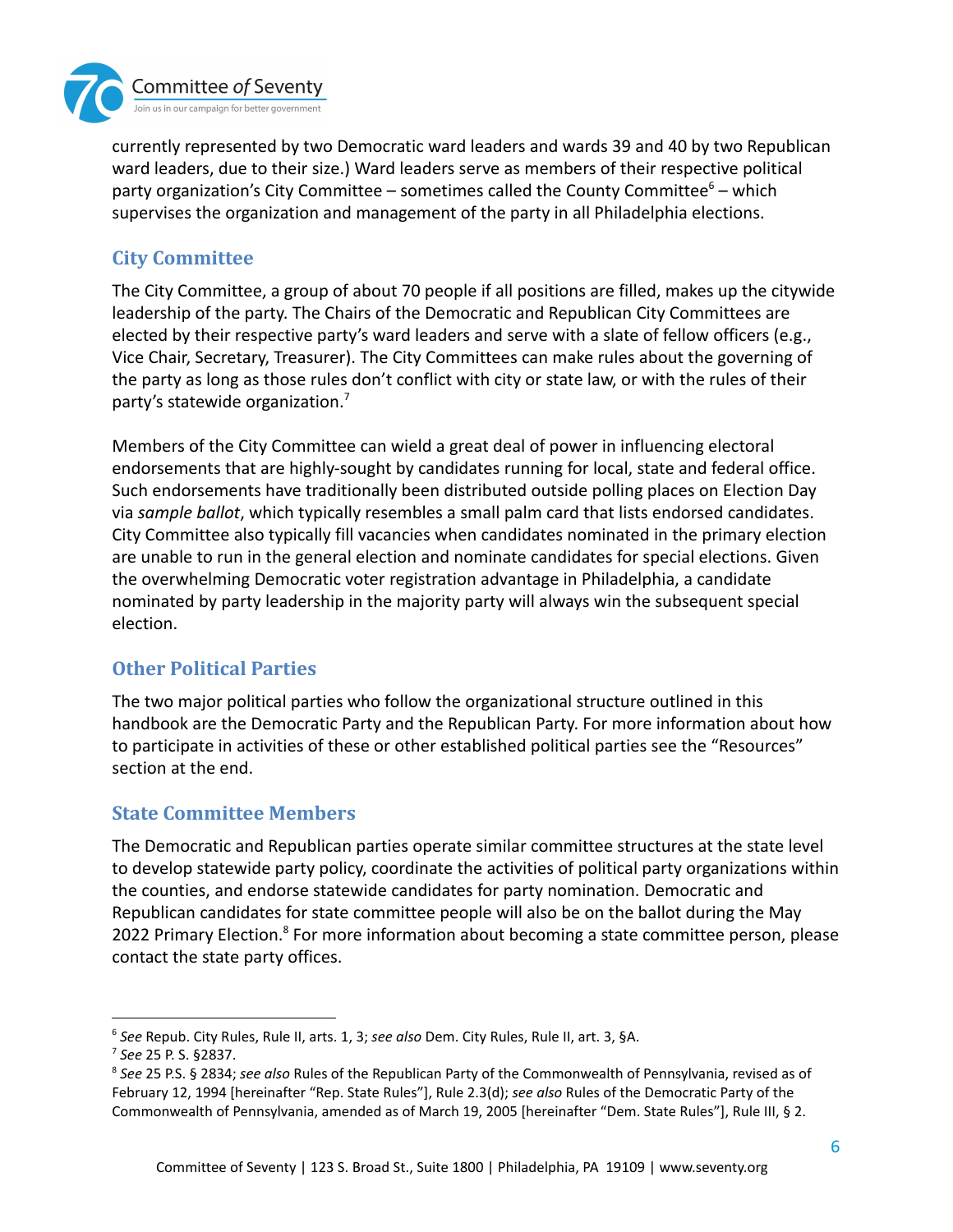

## <span id="page-6-0"></span>**Chapter 2 – About the Job**

A committee person is the representative of party voters in a given division, serving as a point of contact between those voters and party officials. Committee people are considered party officers – not public officials or government employees. They are also volunteers and receive no taxpayer-funded compensation.

Committee people have a core responsibility to help "get out the vote" for their political party. But you can make the job as big or as small as you want. Some committee people just choose to work on Election Day. But many committee people are in touch with their neighbors throughout the year, helping address local issues with community groups and elected officials.

Unlike campaigning for public office, running for committee person does not require substantial resources. An interested person needs only to have the time and commitment to build relationships with their neighbors and keep up with their party.

#### <span id="page-6-1"></span>**Responsibilities**

If you are a committee person, your **responsibilities** could include, but are not limited to:

- Attending Ward Executive Committee meetings and electing your Ward Leader.
- Heading a voter registration drive in your neighborhood.
- Circulating nomination petitions for your party's candidates.
- Giving voters information about an upcoming election so they know where to vote and who is on the ballot. This could be in the form of a flier, email, social media page, website or community meeting.
- Distributing mail-in ballot applications before an election.
- Recruiting Election Day poll watchers for candidates in your division. Poll watching has special guidelines and requires a certificate from the County board of Elections.
- Working with neighbors, block captains and community groups to help address issues in your division. This may entail contacting your elected officials and interacting with the government agencies that affect your neighbors. In that way, you provide "constituent services" similar to staff members within any political office.

#### **On Election Day:**

- Getting out the vote. By using "street lists" of registered voters in your division, you can help make sure that as many people as possible come out to vote.
- Handing out campaign literature at your polling place.
- Arranging rides to the polls for voters who are unable to walk or drive themselves.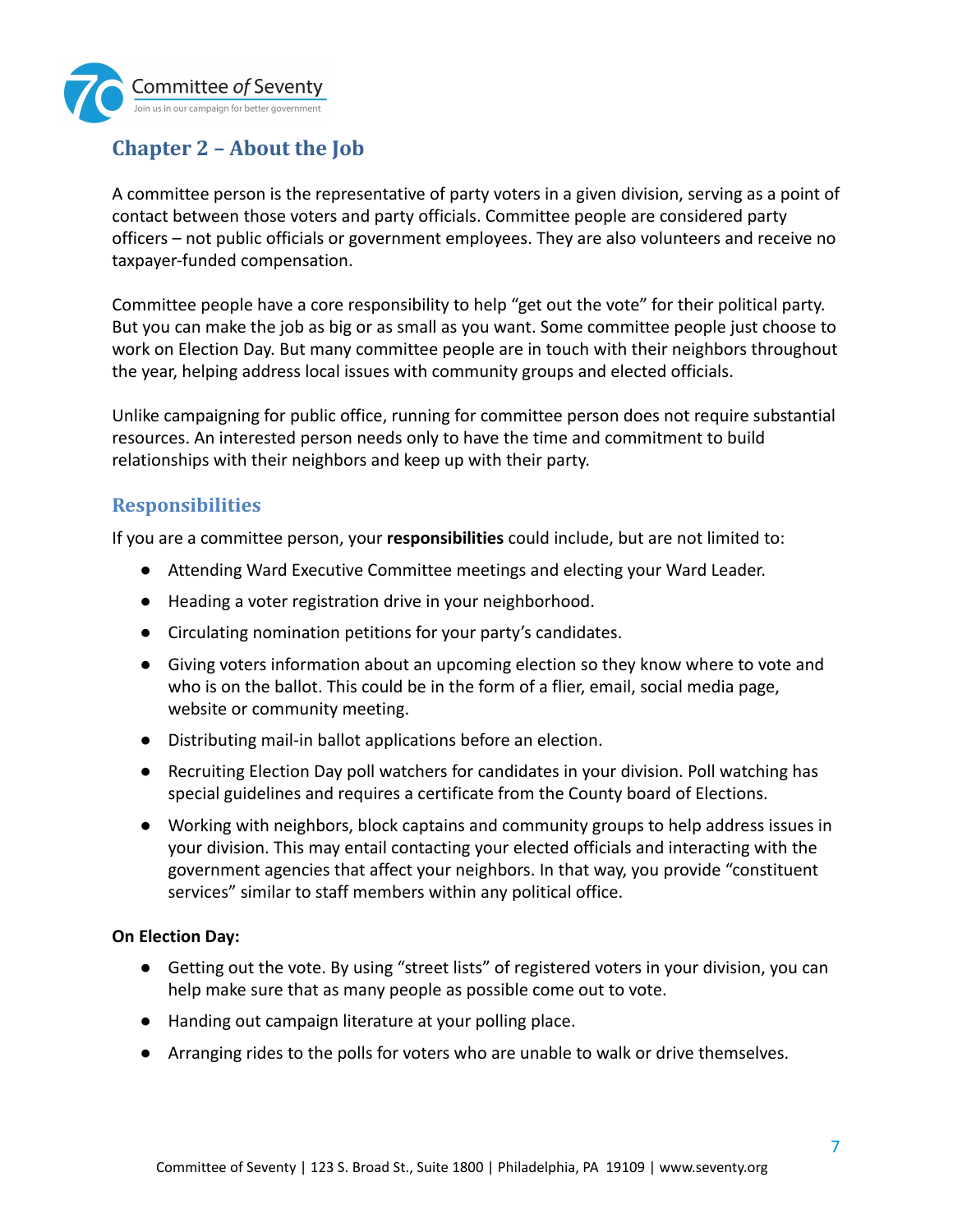

● Besides recruiting poll watchers for your party's candidates, committee people may also report improper behavior or point out weaknesses in the security of the election process to city officials.

Because every neighborhood and division is different, one way to find out what it is like to be a committee person is to contact your local ward leader or the current committee people in your neighborhood. For a list of ward leaders and committee people in Philadelphia, visit **OpenWardsPhilly.com**. (Note: The only official lists of Democratic and Republican committee people are posted after the primary election. Although vacancies and appointments occur over the course of a four-year term, neither party maintains an updated list of all committee people.)

It's also recommended that you take some time to observe what's happening in your division and nearby divisions on Election Day and in the preceding days. Has the committee person in your division delivered information about the upcoming election — the offices on the ballot, the ballot questions, the location of your polling place? Is your committee person present at the polls on Election Day? If your committee person is not providing information, then there is an opportunity for a more engaged committee person to run for that slot.

#### <span id="page-7-0"></span>**Committee Person vs. Election Board**

It's important to distinguish between "committee people" and the "Election Board." When you go to vote on Election Day, the Election Board is the set of individuals in charge of a specific division at a polling place. Multiple divisions — and, consequently, multiple Election Boards can be located within a single polling place, which are often housed in schools and rec centers with large spaces. Often referred to as "poll workers," each Election Board in Philadelphia has five people: Judge of Election, Majority and Minority Inspector, Clerk and Machine Inspector.

Three of the five members of the Election Board are **elected**: **The Judge of Election, Majority Inspector and Minority Inspector.** The people who currently hold these positions were last elected in November 2021. Two of the three members of the Election Board are **appointed**: The **Clerk** is appointed by the Minority Inspector, and the **Machine Inspector** is appointed by the County Board of Elections.

A committee person is permitted to serve on an Election Board – either in an elected or appointed capacity. However, **if you serve on an Election Board, you are not permitted to engage in any partisan political activities on Election Day** – even if these are activities you would typically perform as a committee person. So you might want to think twice before serving on an Election Board and as a committee person. A committee person who is not a member of the Election Board is NOT allowed to be inside a polling place on Election Day unless he or she has a poll watcher's certificate.

## <span id="page-7-1"></span>**Philadelphia City Commissioners**

While local Election Boards conduct elections in each division, the **Philadelphia City Commissioners** are in charge of administering the overall election process in Philadelphia. They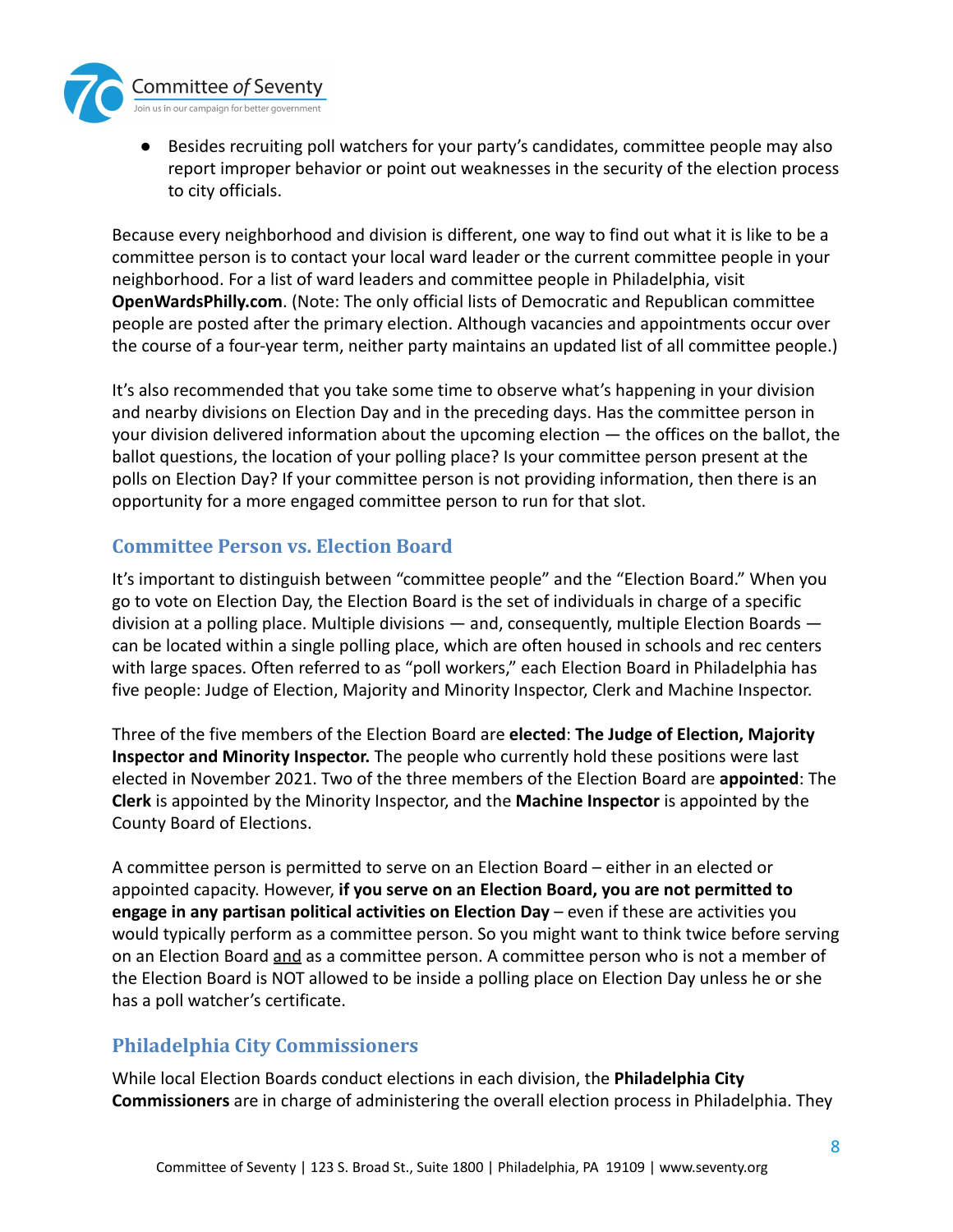

are responsible for the conduct of elections and the registration of voters, serving collectively as the Philadelphia County Board of Elections.

The City Commissioners receive and file election documents, train election officials, certify the official returns and maintain voter registration records. The City Commissioners are by law a bipartisan board of three elected officials who serve four-year terms.

## <span id="page-8-0"></span>**Qualifications**

**To run for committee person, you must be:**

- A **registered voter in the division** you wish to represent.<sup>9</sup>
- **Registered as a member of the political party** you are seeking to represent.<sup>10</sup> (In other words, you must be registered as a Democrat if you are running to be a Democratic committee person or registered as a Republican if you are running to be a Republican committee person.)

*Note: Most city officials and employees are prohibited from serving as a committee person*<sup>11</sup>. For *more detailed information about political activity restrictions for city officials and employees, contact the Philadelphia Board of Ethics or Office of the Chief Integrity Officer.*

## <span id="page-8-1"></span>**Terms of Office and Requirements**

committee people serve terms of four years with no term limits. Both the Republican and Democratic parties have rules about keeping your job as committee person. For example, if you change your political party registration, you will no 1,703 Voting Divisions

 $x<sub>2</sub>$ Republican Committeepeople

Democratic Committeepeople  $x<sub>2</sub>$ 

= 6,812 Potential Committeepeople!

longer be able to serve as a committee person for your former party.

## <span id="page-8-2"></span>**Time Commitment**

The time required to serve as a committee person depends on the duties given to you by your party and the effort you commit to the position. However, you can expect to be busy in the time leading up to an election and on Election Day. Visit www.seventy.org for a calendar of upcoming elections.<sup>12</sup>

## <span id="page-8-3"></span>**Filling Vacancies**

Every year, hundreds of spots for committee people remain vacant. If you have missed the deadline to be on the ballot for committee person, don't wait four more years! Contact your ward leader or other committee people in your ward to see if you can be appointed to a

<sup>9</sup> *See* 25 P.S. §§ 2832, 2870. *see also* Dem. City Rules, Rule II, art. 2, § B

<sup>10</sup> *See* 25 P. S. §2832

<sup>11</sup> *See* Phila. Home Rule Charter §10-107.

 $12$  For important election dates, visit: www.seventy.org/tools/elections-voting/election-calendar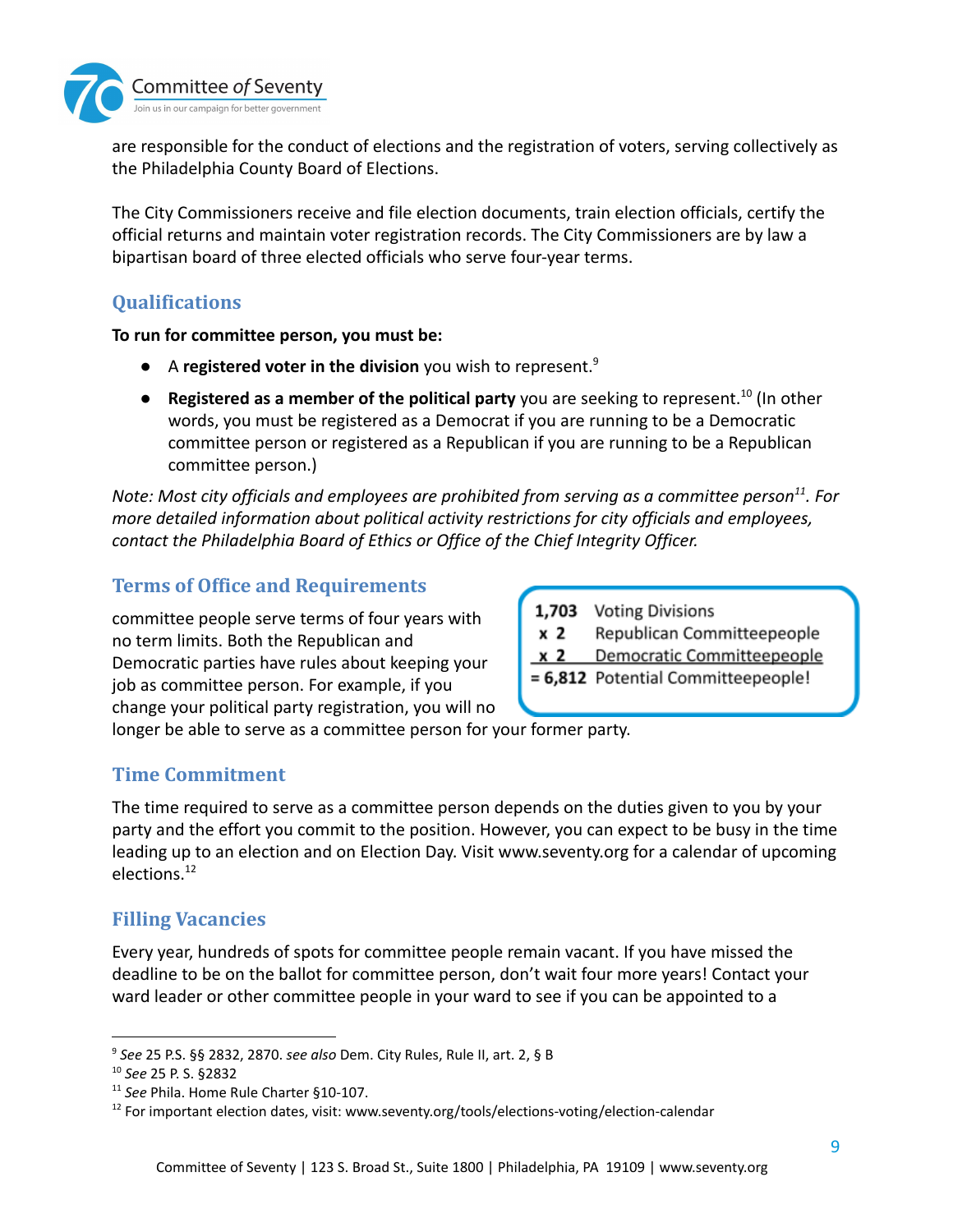

position until the next election. If one of the two slots in your division is already filled, it's best to approach the currently serving committee person first to talk about your interest in the position.

#### <span id="page-9-0"></span>**Compensation**

Committee people don't receive official salaries. The "compensation" is often the satisfaction of doing important work for your neighbors and your party. It could also be the first step in a successful political career.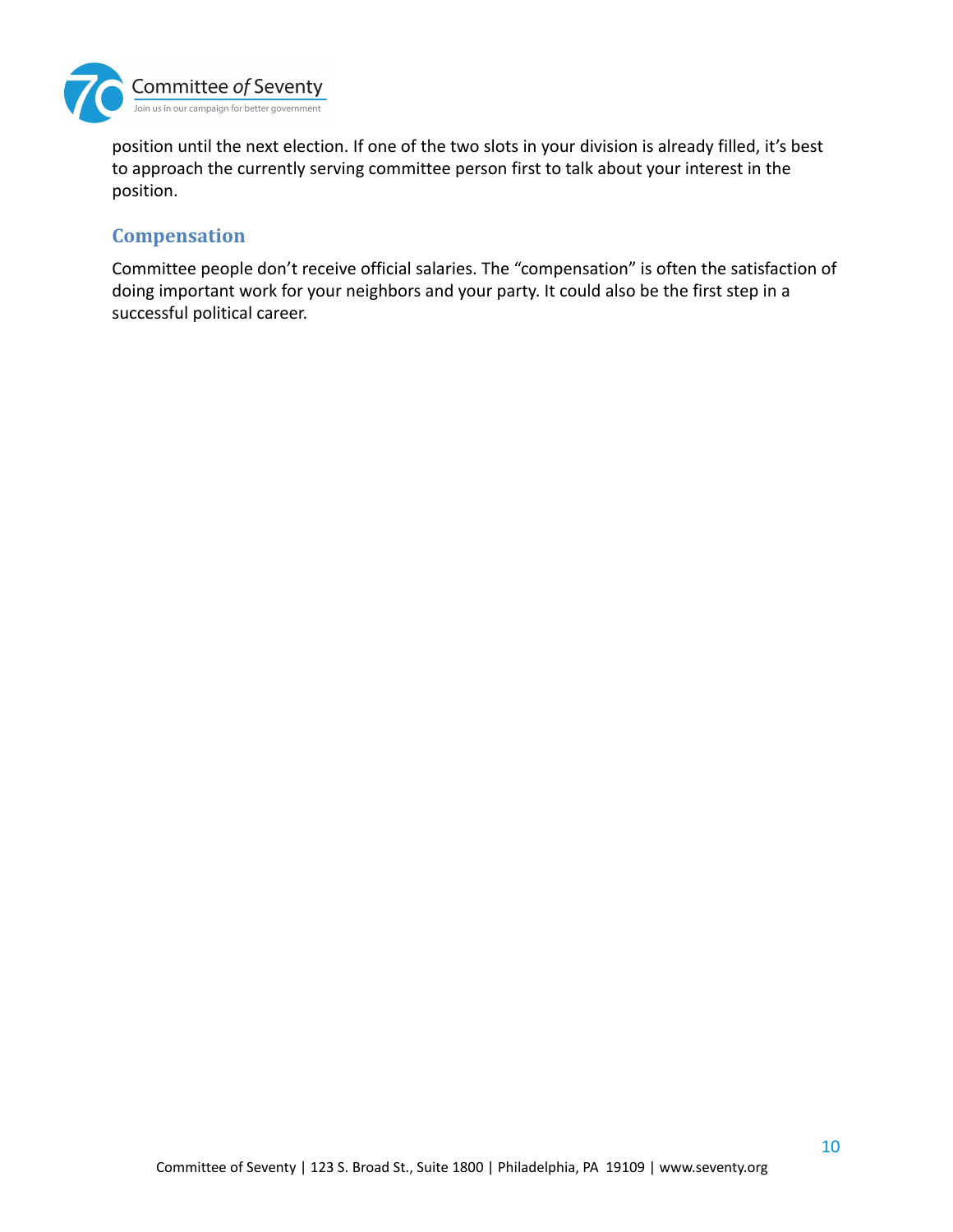

## <span id="page-10-0"></span>**Chapter 3 – Running for Committee Person**

You now know enough about the job of a committee person to go to the next step: Do you want to throw your hat in the ring? You should consider talking to current and past committee people, current ward leaders and other neighbors to see if you will face any opposition in the election. After all, it might be best to stay on the good side of your neighbors or, at least, know who you're up against!

**Once you have decided to run, your goal is to be one of the two candidates in your division and in your political party with the most votes in the Primary Election on May 17, 2022.** Because you are running for a party office – and not for a position that will be sought after by competing political parties – you are not required to run in the General Election on November 1, 2022.

There are two ways to be elected:

- **1. Running as an Official Candidate:** committee people are elected in the primary election every four years, when the primary candidates for Governor are on the ballot. They were last elected in 2018 and are on the ballot again in 2022. In order to get your name on the ballot you must file an official "**nominating petition**."
- **2. Running as a Write-in Candidate:** You can also be a "write-in" candidate in a primary election. If you choose this option, your name will not appear on the official ballot presented to the voters. However, a voter can cast a "write-in" vote for you.

## <span id="page-10-1"></span>**Getting on the Ballot**

## <span id="page-10-2"></span>**Nomination Petitions**

Except for write-in candidates, all other candidates who want to appear on a ballot must file "**nomination petitions**." Nomination petitions are documents signed by registered voters who live within your division and belong to the same political party as you. Nomination petitions show that there is enough support for a candidate to require the City Commissioners to print the candidate's name for that party's nomination on the primary ballot.<sup>13</sup>

Nomination petitions can be downloaded from PhiladelphiaVotes.com or picked up at the City Commissioners' offices City Hall, Room 142, though do not expect them to be available until the week before the window for petition circulation, which runs from Feb. 15 to March 8. *Check PhiladelphiaVotes.com for updates as to when nomination petitions are available.*

## <span id="page-10-3"></span>**Deadlines**

There are **hard and fast deadlines** for when you are permitted to circulate – and later to file – nomination petitions. Missing the deadlines may ruin your chances to run.

<sup>13</sup> *See* 25 P.S. § 2867.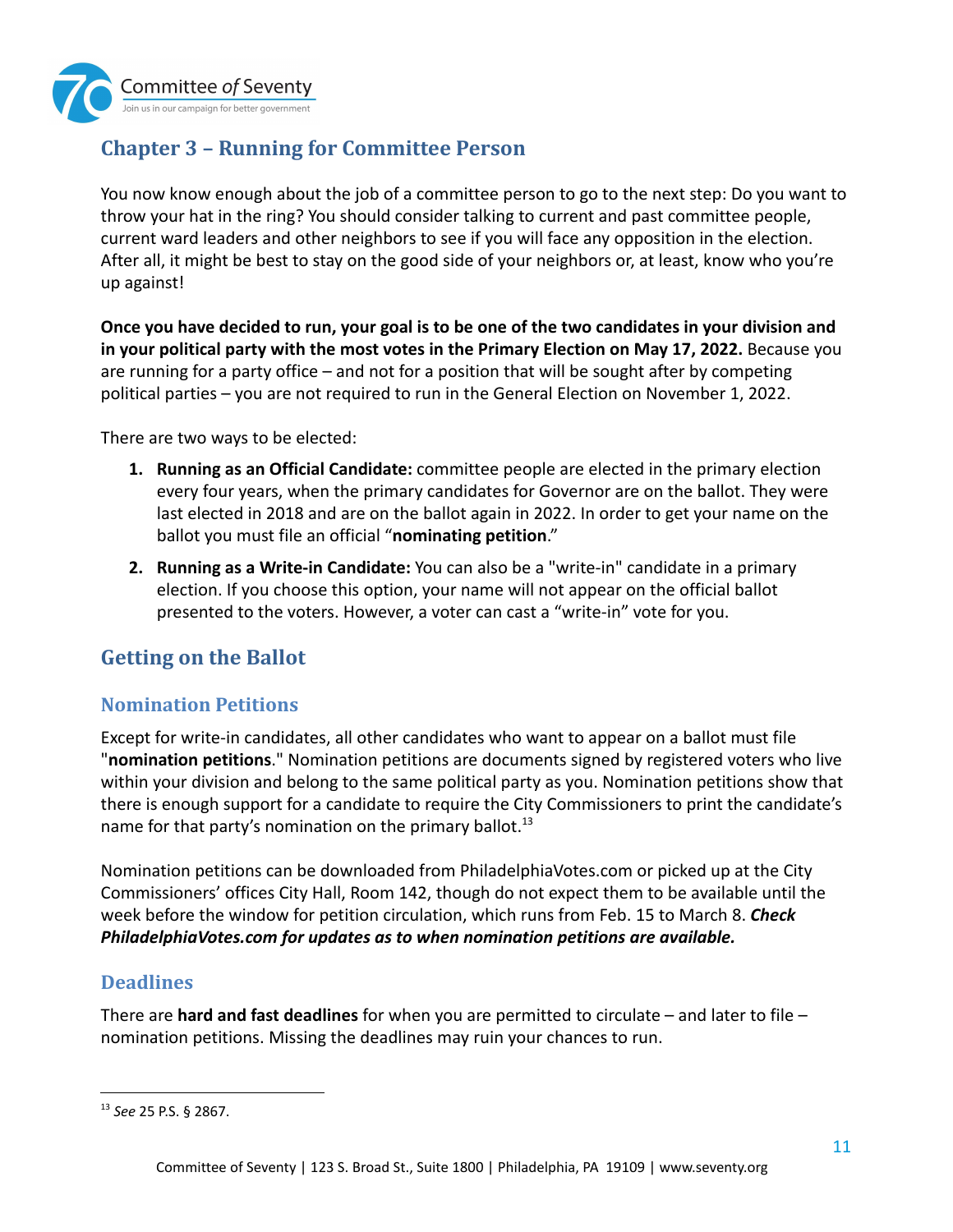

#### **Deadlines for the 2022 Primary Election:**

|               | Tue, February 15 First day to circulate and file nomination petitions<br>$(13th$ Tuesday before the primary)                                  |
|---------------|-----------------------------------------------------------------------------------------------------------------------------------------------|
| Tue, March 8  | Last day to circulate and file nomination petitions<br>$(10th$ Tuesday before the primary)                                                    |
| Tue, March 15 | Last day to file <b>objections</b> to opponent's candidacy<br>(Seven days after the last day for filing nomination petitions)                 |
| Mon, May 2    | <b>Voter Registration Deadline for the Primary Election</b><br>(15 days before the election)                                                  |
| Tue, May 10   | Mail-in and absentee applications DUE by 5 PM<br>(Tuesday before the election)                                                                |
| Tue, May 17   | <b>PRIMARY ELECTION: Polls open in Pennsylvania from 7 AM TO 8 PM</b><br>Mail-in and absentee ballots DUE by 8 PM (postmarks are not honored) |

\*Important dates could change due to redistricting litigation. Check PhiladelphiaVotes.com for updates. This handbook was last reviewed on Jan. 24, 2022.\*

## <span id="page-11-0"></span>**Nomination Petition Requirements**

It's critical to complete all information on nomination petitions **accurately and legibly**. Entire documents can be invalidated because they are defective in some way. You want to do what you can to avoid this.

#### **The following information must be included on each nomination petition.** (Don't get

overwhelmed! These documents are pre-printed and most of the information is already filled in.):

|                                                      | • Name of Candidate                                                                                           |
|------------------------------------------------------|---------------------------------------------------------------------------------------------------------------|
| <b>Required Identification</b><br><b>Information</b> | • Address, Occupation                                                                                         |
|                                                      | • Date of Election                                                                                            |
|                                                      | <b>Voting Division</b><br>$\bullet$                                                                           |
| Who can sign                                         | Registered voters in the same political party whose<br>nomination the candidate seeks                         |
| <b>Residence of signers</b>                          | The same voting division as the candidate for<br>committee person                                             |
| <b>Date of Signatures</b>                            | Signatures dated before February 15 <sup>th</sup> or after March<br>8 <sup>th</sup> will be struck as invalid |
| <b>Number of Signatures</b>                          | At least 10 - (Recommend at least 20-30)                                                                      |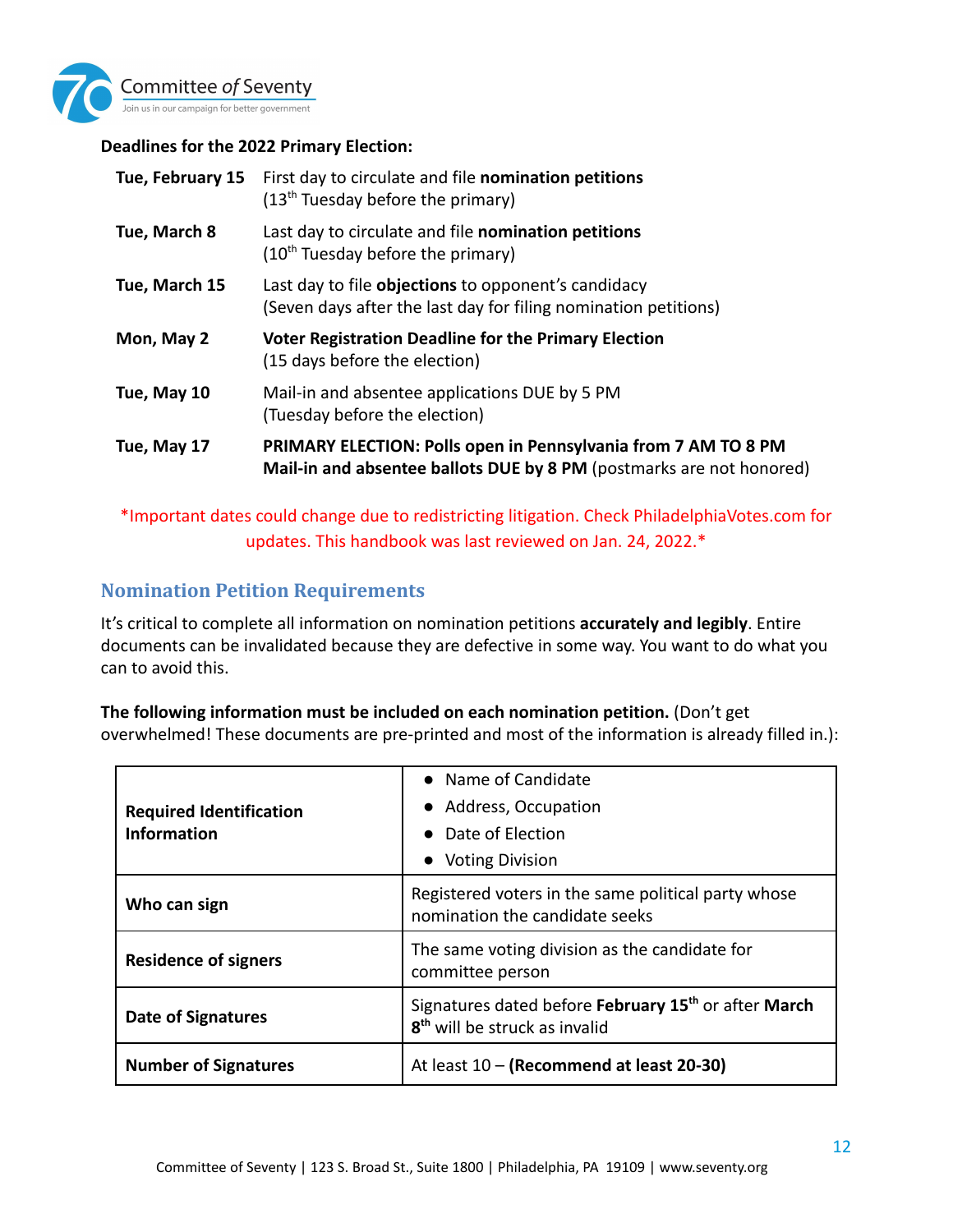

| <b>Required Information from</b><br><b>Signers</b>          | Signature                                                                                                                                                         |
|-------------------------------------------------------------|-------------------------------------------------------------------------------------------------------------------------------------------------------------------|
|                                                             | <b>Printed Name</b>                                                                                                                                               |
|                                                             | $\bullet$ Address <sup>14</sup>                                                                                                                                   |
|                                                             | Date of signing                                                                                                                                                   |
| <b>Required Information from</b><br>Circulator (Affidavit)* | Name, Address                                                                                                                                                     |
|                                                             | Qualified voter of the election district                                                                                                                          |
|                                                             | Registered with the political party whose<br>nomination the candidate seeks                                                                                       |
|                                                             | Affirm that signers knew contents of document                                                                                                                     |
|                                                             | Affirm that signers' addresses are correct                                                                                                                        |
|                                                             | Affirm that signers live in the election division                                                                                                                 |
|                                                             | Affirm that signatures given on the dates stated                                                                                                                  |
|                                                             | Affirm that signers are qualified voters of the<br>election district and registered with the same<br>political party whose nomination the candidate is<br>seeking |

\*Each affidavit must be attached to a corresponding signature sheet.<sup>15</sup>

#### <span id="page-12-0"></span>**Signatures**

- Candidates for committee person are required to obtain a **minimum of 10** voter signatures on nomination petitions in order to get on the ballot.
- There is **no maximum number of signatures** a candidate can gather. But, just to be on the safe side, it's strongly recommended that you get **2-3 times as many signatures as necessary**.
- Voters who sign nomination petitions **must be registered in the same political party as the candidate** and **reside in the same division** as the candidate for committee person.<sup>16</sup>
- A **voter may sign nomination petitions for only two (2) candidates** for committee person.<sup>17</sup> So, when you (or your designee) are collecting signatures, you should ask the voter if he or she has signed a nomination petition for other candidates seeking the same office.

The easiest method to ensure that people are qualified signers is to canvas from door to door within your election division by looking at **"street lists."** Street lists are lists of every registered voter in an election division by address and party affiliation; they can also include a list of the elections in which voters cast ballots. Street lists can be obtained from the City Commissioners.

<sup>14</sup> *See* 25 P.S. § 2868.

<sup>15</sup> *See* 25 P.S. §§ 2869, 2911(d).

<sup>16</sup> *See* 25 P.S. § 2868.

<sup>17</sup> *See* 25 P.S. § 2868, 2911(c).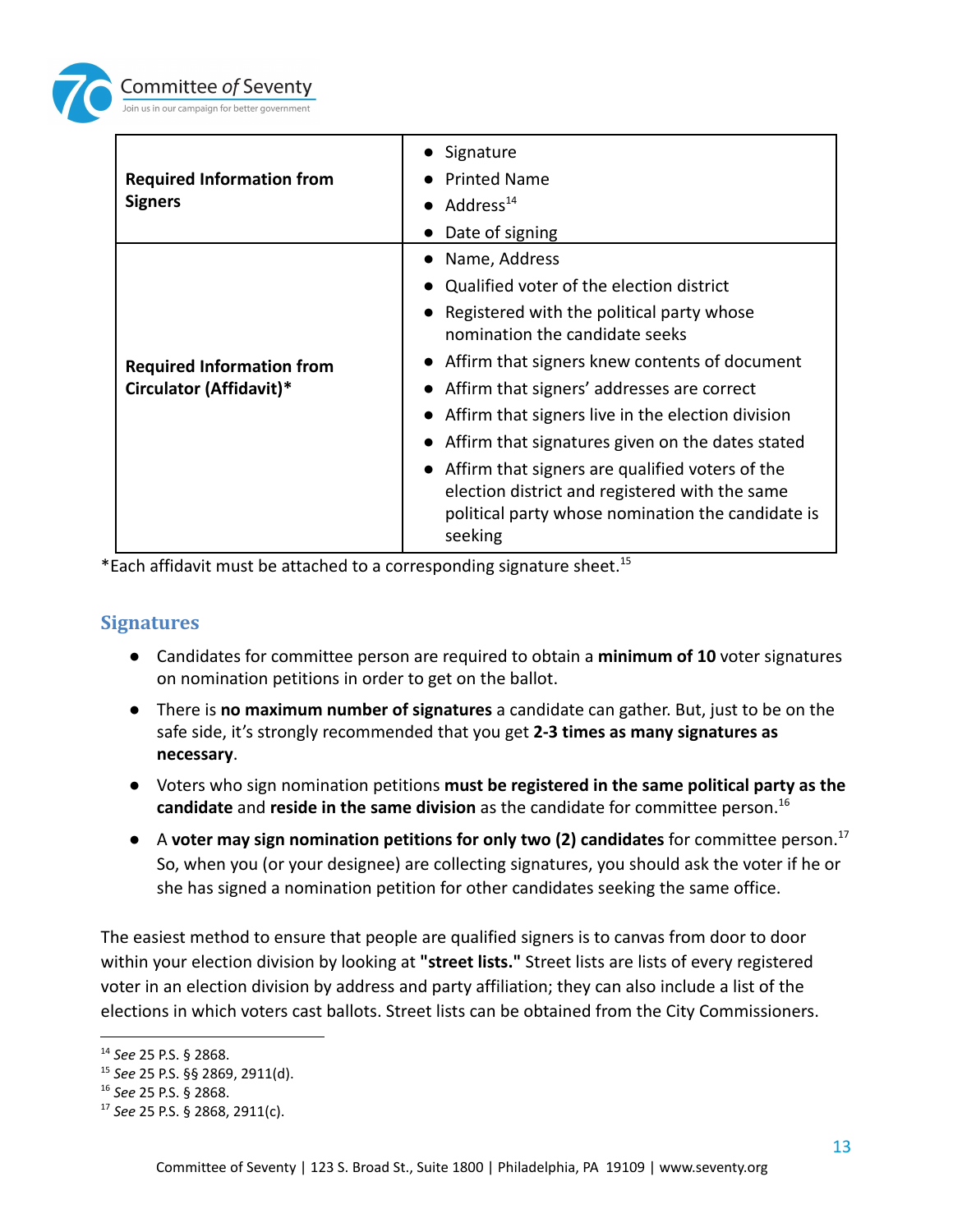

*Make sure that the voters signing your petition use the same name as is on their voter registration card.*

## <span id="page-13-0"></span>**Circulator's Affidavit**

The person collecting signatures is referred to as the "circulator" and could be you or a volunteer. The circulators of nomination petitions do not have to be registered voters in the political district of the office being sought (for committee person elections, a division); however, a circulator does have to be registered in Pennsylvania and a member of the party named in the petition. It is important that the circulator, whether you or a volunteer, completes a **circulator's affidavit**, which is pre-printed on the petition.

## <span id="page-13-1"></span>**Candidate's Affidavit**

When you are finished collecting all the signatures required for your nomination petitions, they should be bound together with the petition sheets numbered consecutively, beginning with number one at the foot of each sheet.<sup>18</sup> However, since you only need a few signatures to run for committee person, most likely you will only have one nominating petition.

The completed signature sheet(s) and circulators' affidavit(s) must be accompanied by a single affidavit signed by the candidate.<sup>19</sup> Here is the information that must be included in a **candidate's affidavit** (again, this is a pre-printed form):

- Candidate's name and address
- Voting division in which the candidate resides
- Office for which the candidate is filing
- $\bullet$  Party registration<sup>20</sup>
- Affirm that candidate is eligible for the office stated in the petition
- Affirm that candidate will not knowingly violate any provision of the Election Code or any other law regulating or limiting election expenses or prohibiting corrupt practices in connection therewith
- Affirm that candidate is not a candidate for nomination of any other party for this office
- Affirm that he or she is not a candidate for an office which he or she already holds, the term for which will not expire in the same year as the office subject to the affidavit. $^{21}$

<sup>18</sup> *See* 25 P.S. §§ 2869, 2911(d).

<sup>19</sup> *See* 25 P.S. §§ 2870, 2911(e).

<sup>20</sup> *See* 25 P.S. § 2872.2(b)(1).

<sup>21</sup> *See* 25 P.S. § 2870.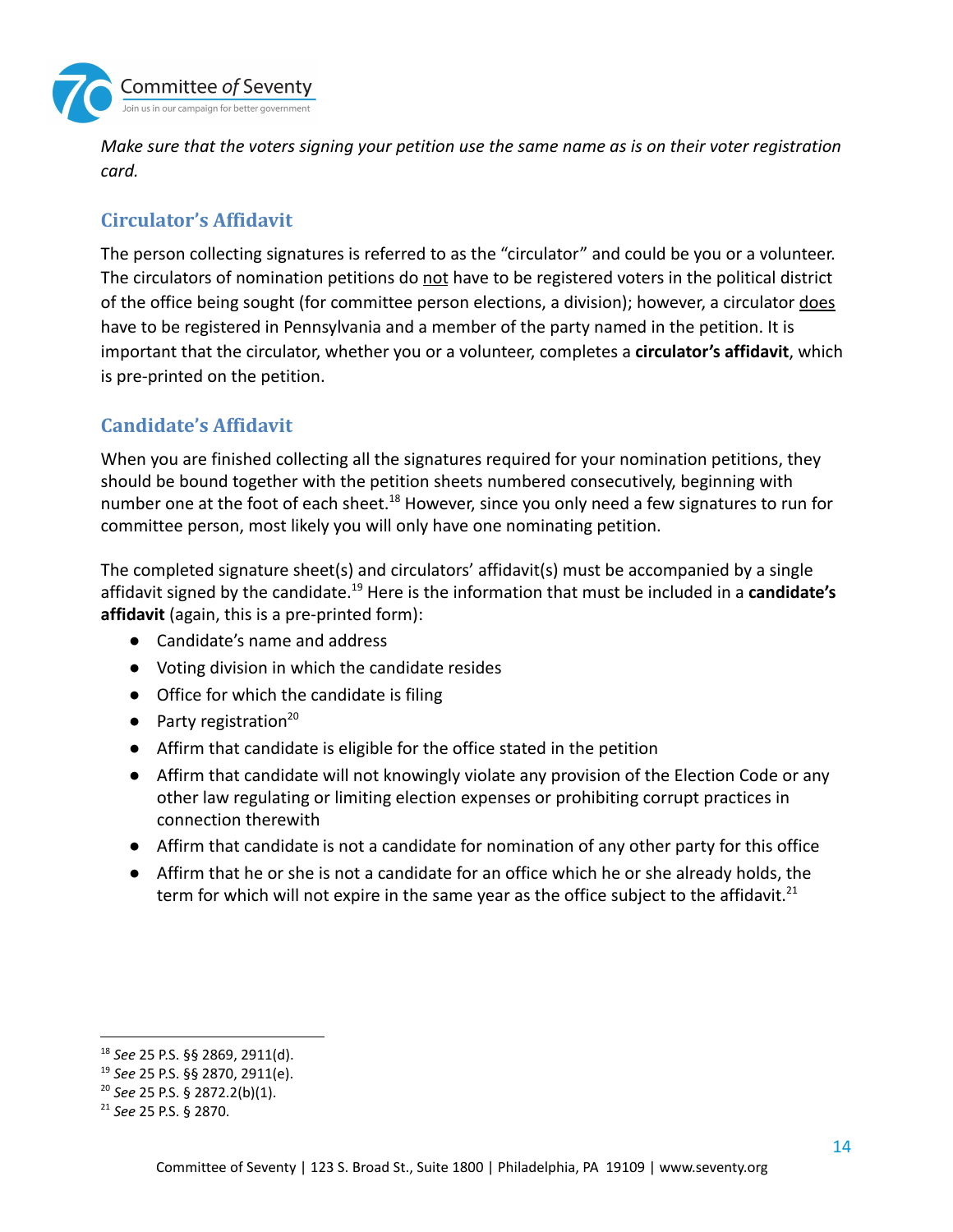

## <span id="page-14-0"></span>**Where to File**

Nomination petitions for candidates seeking a position as a committee person must be filed with the County Board of Election.<sup>22</sup> No filing fees are required.<sup>23</sup>

#### **Philadelphia County Board of Elections**

City Hall, Room 142 Philadelphia, Pennsylvania 19107 (215) 686-3943 www.philadelphiavotes.com

#### *Remember: All nomination petitions must be filed by 5:00 PM on March 8, 2022. If you do not meet this deadline, your name will not be printed on the May 17th ballot.*

Running a "Write-In" Campaign: If you miss the March 8<sup>th</sup> deadline to file your nomination petition to get on the ballot, you still have a chance to run as a write-in candidate. In order to run you must:

- Campaign in your division by asking voters to write your name on the ballot when they go into the voting booth.
- Receive at least 10 votes $24$ .
- Be one of the top two candidates when the votes are counted.

It is entirely possible, especially in a neighborhood-level race, to run a viable campaign as "write-in" candidate, but communicating to registered voters in your division ahead of Election Day will be more important since your name will not be on the ballot. In addition to speaking to individual voters while circulating petitions, distributing a flier, letter or mailer to the voters in your division that explains why you're running and how to cast a write in-in to the registered voters in your division will bolster of your chances of winning more votes despite not being listed on the ballot.

*For more information on how to use the voting system in Philadelphia, visit the City Commissioners' website at PhiladelphiaVotes.com.*

<sup>22</sup> *See* 25 P.S. §§ 2873(a), 2913(a).

<sup>23</sup> *See* 25 P.S. §§ 2873(b.1), 2873(b.2), 2914

<sup>24</sup> *See* 25 P.S. § 3155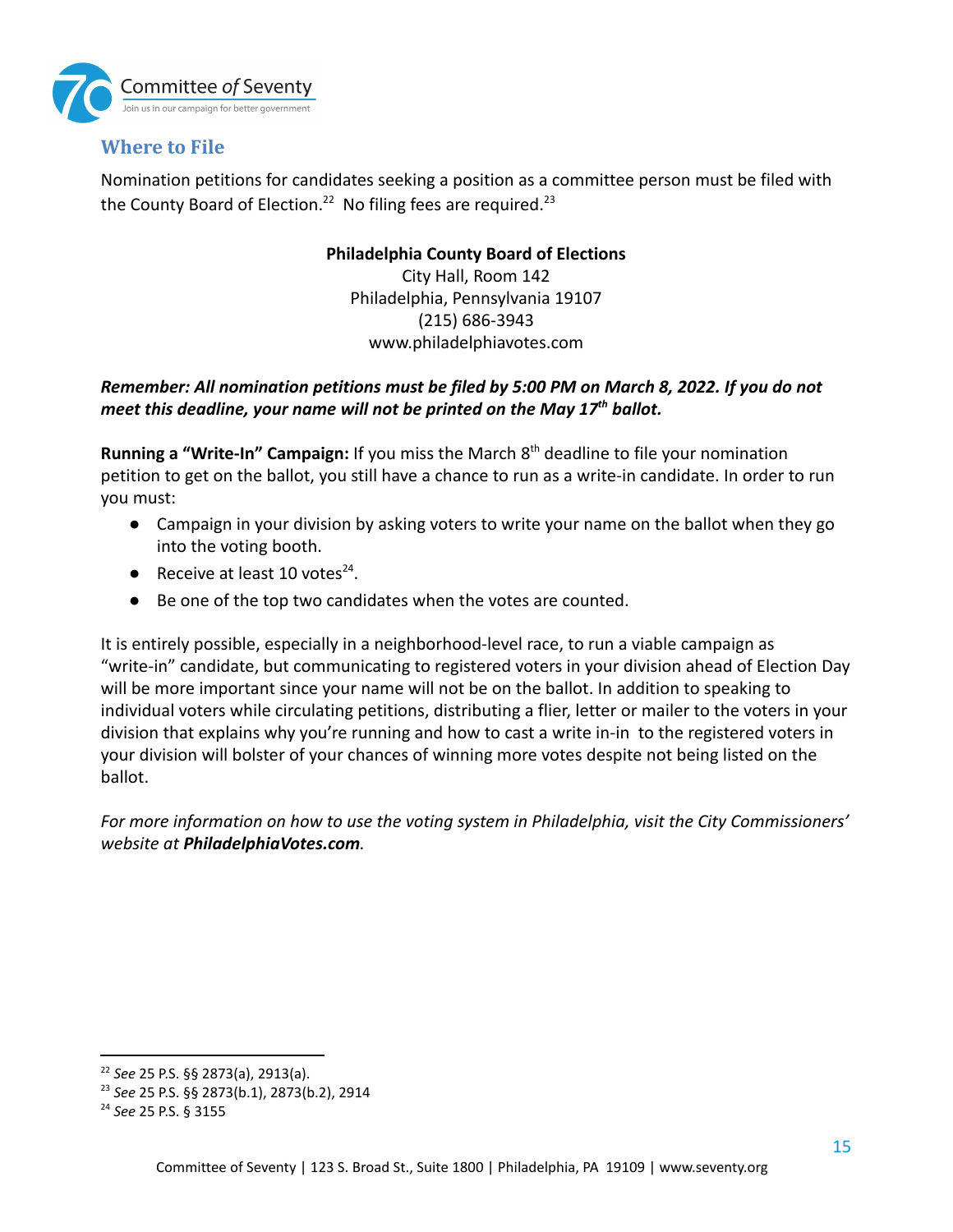

## <span id="page-15-0"></span>**Chapter 4 – After You File**

## <span id="page-15-1"></span>**Objections**

Nomination petitions are public documents and can be viewed by anyone. Challengers may take advantage of this opportunity if they think they can knock you off the ballot because of defects in your documents.

Objections (sometimes called "challenges") must relate to the requirements previously discussed for nomination petitions: whether the signers are registered voters within the voting division, enrolled in the proper political party, and personally signed and dated the documents within the circulation period (**February 15th – March 8 th** ). If the court ruling results in a committee person having less than ten valid signatures – for example, because the signatures are illegible or incomplete – the nomination petitions being challenged will be set aside and the candidate's name will be removed from the ballot.<sup>25</sup>

A candidate or any registered voter in the division, regardless of party affiliation, has **until 5 PM on March 15th to submit objections** to another candidate's nomination petitions.<sup>26</sup>

Objections to nomination petitions must be filed in two places: **(1)** the Philadelphia Court of Common Pleas and **(2)** the Philadelphia County Board of Elections where the petitions were originally filed.<sup>27</sup> A copy of the objection must also be served to the candidate whose petition is being challenged. A court must conduct a hearing on any objections within ten days after the deadline for filing nomination petitions. Rulings must be made within fifteen days after the filing deadline.<sup>28</sup> Candidates and objectors must be notified of the hearing and are permitted to appear when it is conducted.<sup>29</sup>

The objection process can be tricky for those doing it for the first time. Here are some important things to know about challenging a nomination petition:

- The reasons for the objection must be clearly outlined.
- Objections must be filed with the Court of Common Pleas at the Office of the Prothonotary, located at Room 284, City Hall and then filed with the Philadelphia Board of Elections located at Room 142, City Hall.

<sup>25</sup> *See* 25 P.S. §§ 2936, 2937.

<sup>26</sup> *See* 25 P.S. § 2937: Objections to nomination petitions and papers

<sup>27</sup> *See* 25 P.S. § 2937: Objections to nomination petitions and papers

 $^{28}$  *Id.* 

 $^{29}$  *Id.*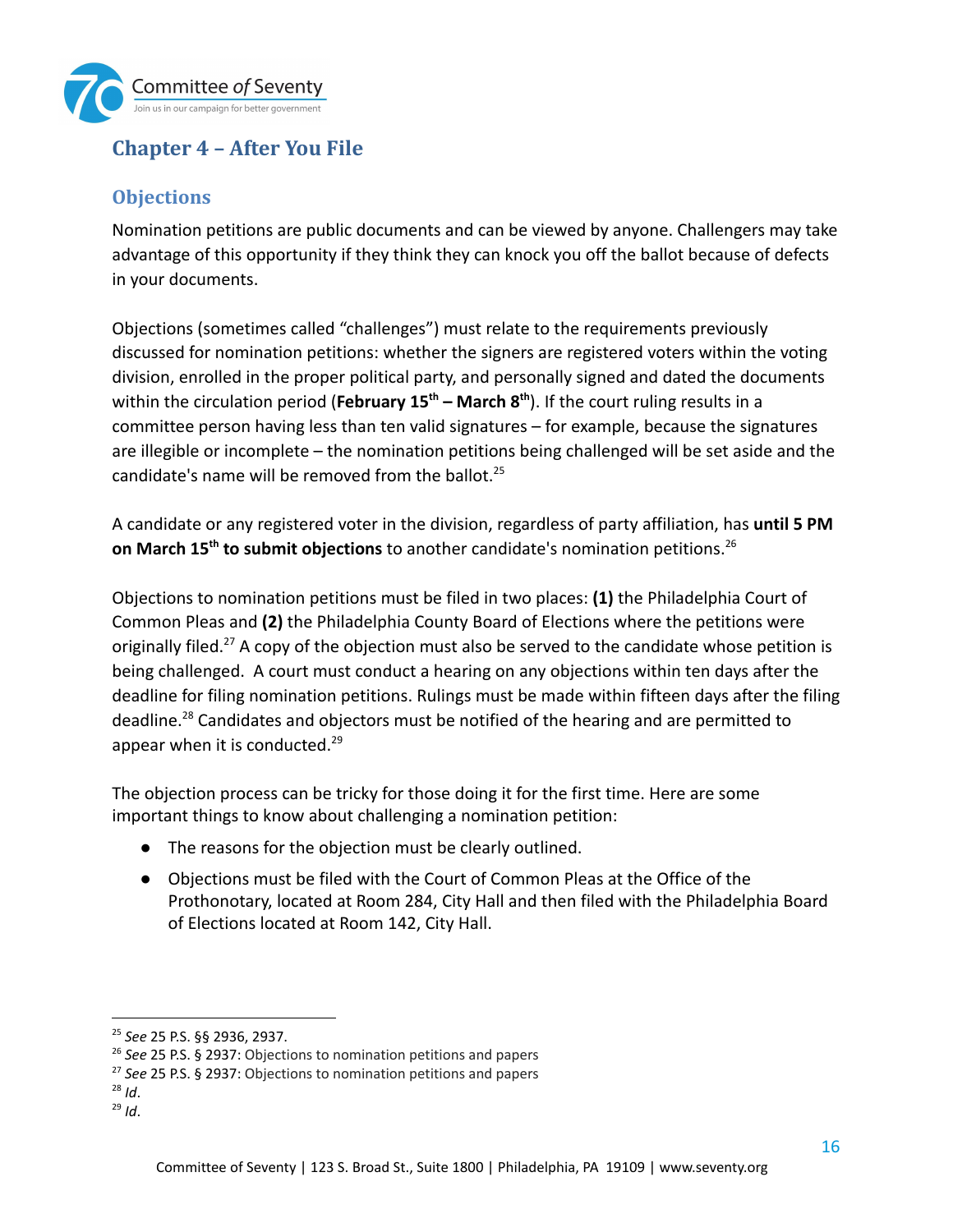

- Objections **must be filed** with the Office of the Prothonotary. Clerks will be available to assist challengers through this process and a manual prepared by the Office of the Prothonotary is available.
- You also must give the candidate whose petition you are challenging a copy of the filed challenge.
- All objections must be filed by **Tuesday, March 15th at 5 PM**

## <span id="page-16-0"></span>**Ballot Position**

Where more than one candidate is seeking the same position, they must draw for ballot positions. This drawing occurs shortly after the filing deadline for nomination petitions and is held at the Philadelphia County Board of Elections or in a Common Pleas courtroom in City Hall. Each candidate should receive a notice of and be represented at the drawing. Candidates can attend in person or be represented by an agent duly authorized by a letter of attorney.

Before the election each candidate is entitled to receive (upon request) three free sample ballots for his or her election division. Sample ballots should be picked up promptly and checked for accuracy so that any deficiencies can be corrected before the following Tuesday's election.

#### <span id="page-16-1"></span>**Campaigning**

Once you are on the ballot, it is entirely up to you to decide how much you want to campaign – if at all. Many people enjoy campaigning for the same reason they like serving as a committee person: they get a chance to meet their neighbors and become involved in the political process.

Some individuals running for committee person will develop and print campaign literature with contact information and the reasons they should represent the division. Remember to include information on voter registration, how to apply for mail-in ballot and Election Day!

If you've attained a street list, you can canvas your division, knowing which of your neighbors are registered in your party and thus, eligible to vote for you. Even though the election may be several months away, this would be a good opportunity to make sure your neighbors are registered. (The voter registration deadline in Pennsylvania is always 15 days before the election; the deadline to apply for a mail-in ballot is 7 days before the election) Bring voter registration forms and mail-in ballot applications with you; these are available from the County Board of Elections.

#### <span id="page-16-2"></span>**Election Day**

On Election Day you can continue to campaign for yourself, as long as you follow state and local rules: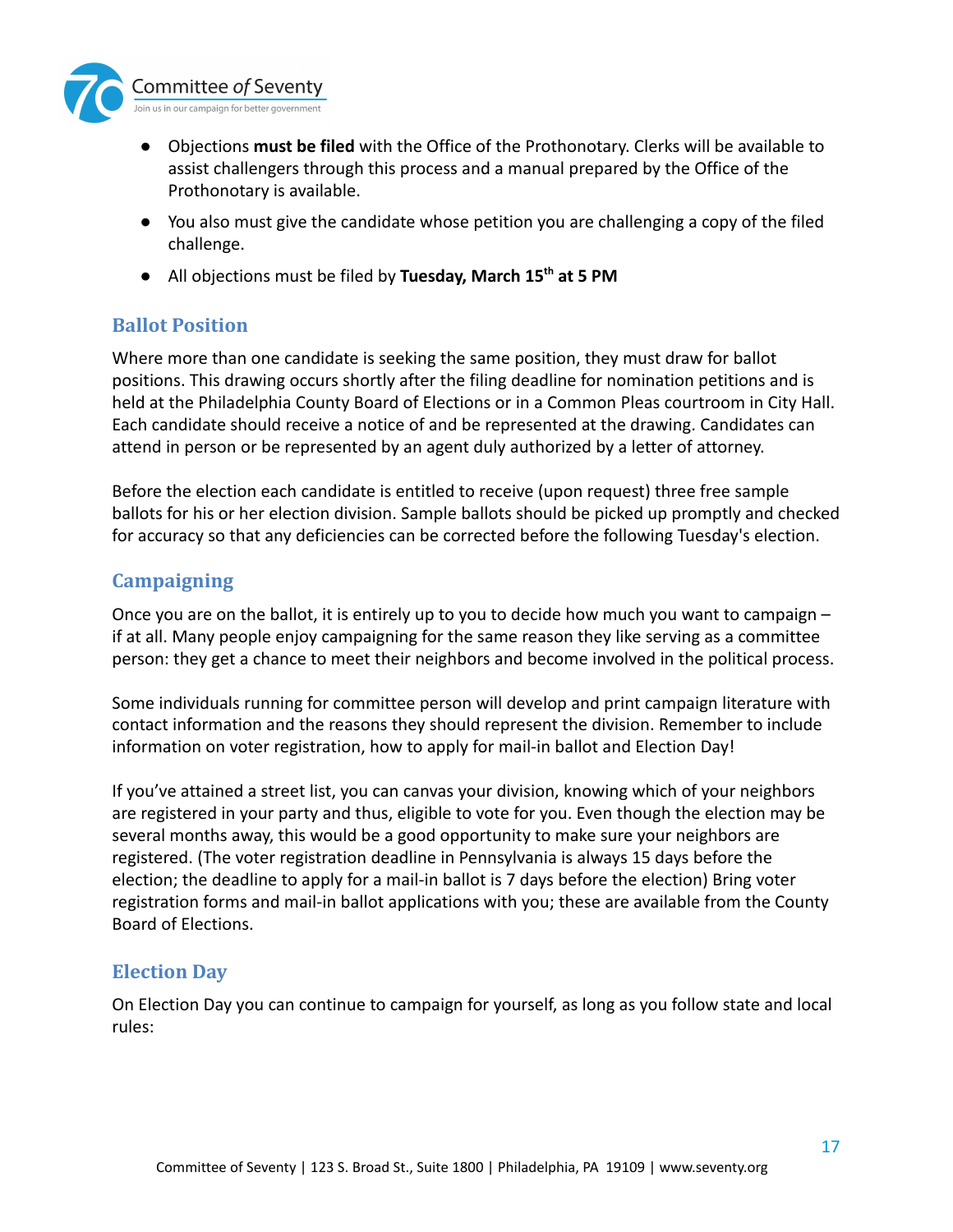

- All campaigning handing out literature, talking to voters must take place at least 10 feet from the entrance to the room or space where voting takes place. $30$
- $\bullet$  You are only allowed inside the polling place as a voter and then you must leave  $$ unless you have a "poll watcher's certificate."<sup>31</sup>
- **●** Each candidate for committee person can request up to two **poll watcher certificates** for Election Day<sup>32</sup>. A poll watcher's certificate grants the watcher access inside the polling place in which his or her candidate is on the ballot. Certificates must be requested from the Philadelphia Board of Elections located at Room 142, City Hall.
- **●** Be aware of the time. The polls open for voting at 7:00 AM and close at 8:00 PM. Report late openings and ensure voters in line by 8:00 PM are allowed to vote.
- **●** Remember that the Judge of Election is in charge of each polling place. If you observe improper behavior, have this individual report it to the appropriate authorities. If the Judge of Elections refuses to act on improper behavior or if you observe such behavior from members of the Election Board, contact the **Philadelphia City Commissioners** immediately at **215-686-1590**. The **Philadelphia District Attorney's Office** can be reached at **215-686-9641** on Election Day.

## <span id="page-17-0"></span>**Conclusion**

We hope that you have learned from this handbook what it takes to run for committee person. It's a wonderful opportunity to participate in your community and experience the region's political arena from a whole new perspective. Good luck!

<sup>30</sup> *See* 25 P.S. §§ 3060: Regulations in force at polling places

 $31$  *Id* 

<sup>32</sup> *See* 25 P.S. §§ 2687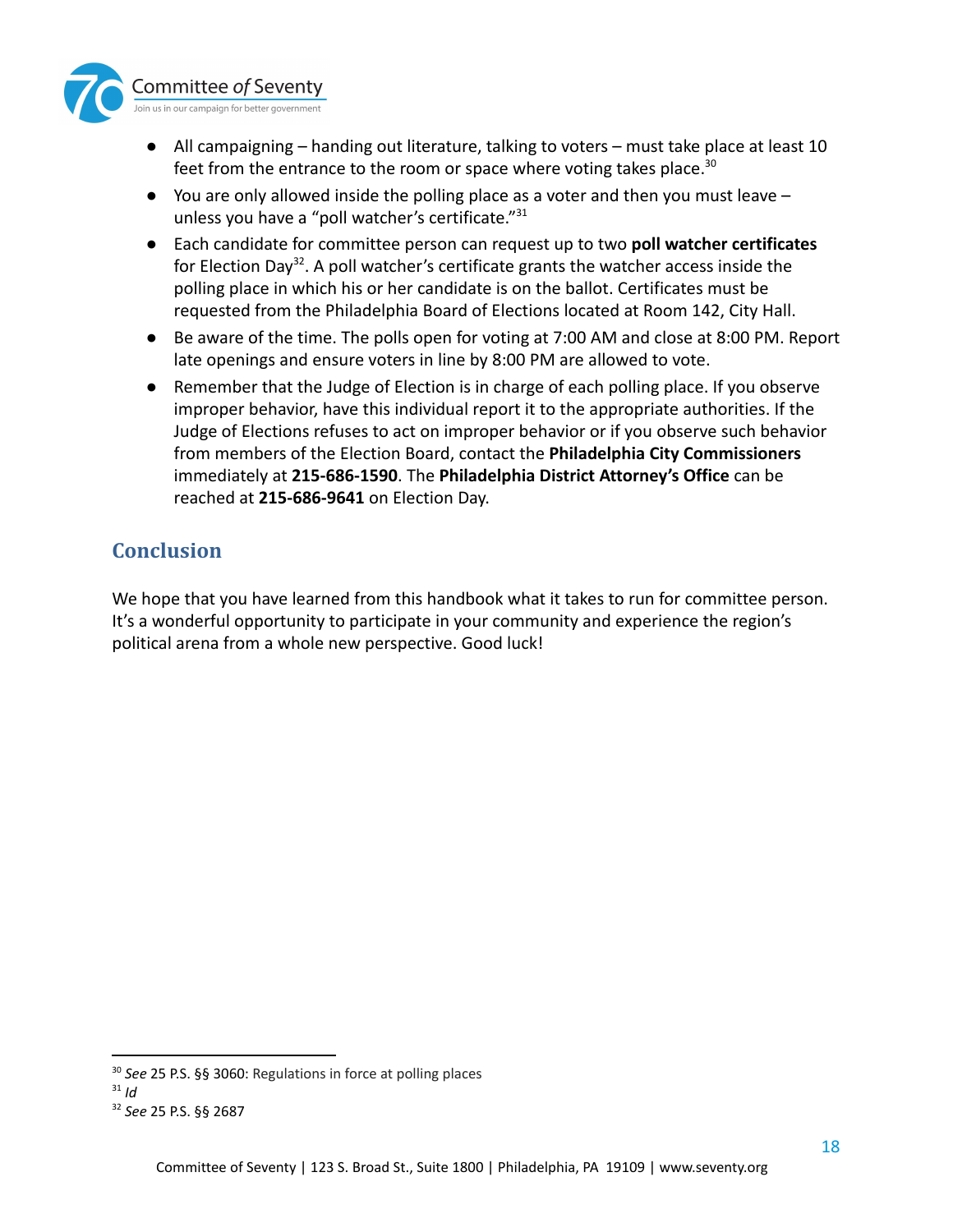

## <span id="page-18-0"></span>**Resources**

## <span id="page-18-1"></span>**Open Wards Philadelphia**

To learn more about the ward system and how to serve as a committee person in your community, go to **[www.OpenWardsPhilly.com](http://www.openwardsphilly.com)**. This nonpartisan, volunteer organization of committee people and ward leaders who are working toward more open, accessible and democratic wards.

## <span id="page-18-2"></span>**Philadelphia Government Agencies and Offices**

#### **Philadelphia County Board of Elections**

City Hall, Room 142 Philadelphia, PA 19107 (215) 686-3943 www.philadelphiavotes.com

#### **Philadelphia Voter Registration Office**

520 N. Delaware Avenue 5<sup>th</sup> Floor (Delaware Ave. and Spring Garden St.) Philadelphia, PA 19123 (215) 686-1591 www.philadelphiavotes.com

## <span id="page-18-3"></span>**Philadelphia Political Parties**

#### **Democratic City Committee of Philadelphia**

219 Spring Garden Street Philadelphia, PA 19123 (215) 241-7800 https://phldems.org

#### **Green Party of Philadelphia**

P.O. Box 59524 Philadelphia, PA 19102 (215) 843-4256 www.gpop.org

#### **Working Families Party of Pennsylvania**

https://linktr.ee/paworkingfamilies https://workingfamilies.org/state/pennsylvania

**Philadelphia Board of Ethics** One Parkway Building 1515 Arch Street, 18th Floor Philadelphia, PA 19102 (215) 686-9450 www.phila.gov/ethicsboard

#### **Philadelphia District Attorney's Office**

Three South Penn Square Corner of Juniper and South Penn Square Philadelphia, PA 19107-3499 (215) 686-8000 www.phila.gov/districtattorney

#### **Philadelphia Republican City Committee**

6319 Frankford Avenue Philadelphia, PA 19135 (215) 561-0650 www.phillygop.com

#### **Philadelphia Libertarian Party**

3915 Union Deposit Road #223 Harrisburg, PA 17109 1-800-774-4487 https://lppa.org/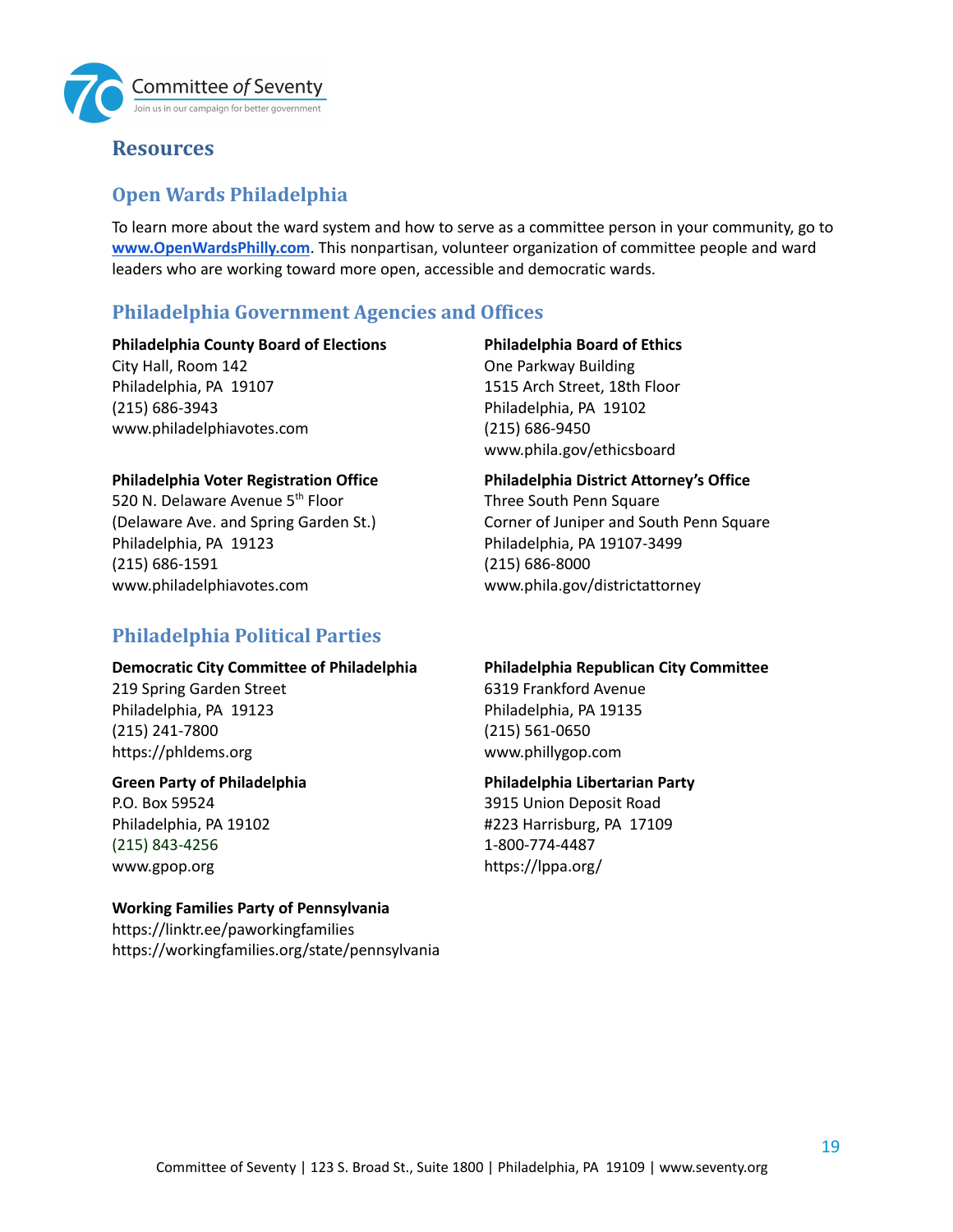

## <span id="page-19-0"></span>**Committee Person Candidate Checklist**

- ✔ **Pick-up Nomination Petition:** You will be able to download blank nomination petitions from PhiladelphiaVotes.com roughly one week prior to Election Day. Nomination petitions can also be picked up from the Philadelphia Board of Elections in Room 142, City Hall
- **►** Collect Signatures: Starting February 15<sup>th</sup>, collect at least 10 signatures (we recommend getting 20 - 25) from voters registered in the division in which you are running and registered in the party under which you are running. You can pick up a street list (a list of all the registered voters and their party affiliation in your division) from the Philadelphia Board of Elections so that you know what doors to knock on when you're collecting signatures.
- $\checkmark$  File Your Petitions: You are allowed to begin collecting signatures on February 15<sup>th</sup> and must file your petitions **no later than 5 PM on March 8 th** at the Philadelphia County Board of Elections.
- ✔ **Petition Challenges:** Petitions are subject to objections if they seem to have invalid signatures or if they were incorrectly filled out. Objections must be filed with both the Board of Elections AND the Court of Common Pleas by March 15<sup>th</sup> at 5 PM for the primary election.
- ✔ **Ballot Position:** If there are multiple candidates running for a position, they must draw lots for ballot position. Candidates will be notified, shortly after March 15<sup>th</sup>, of the drawing of lots for ballot positions.
- ✔ **Poll Watcher's Certificates:** Committee person candidates can request up to two poll watcher's certificates for Election Day. A watcher's certificate grants the watcher access to the polling place in which his or her candidate is on the ballot. Certificates must be requested from the Philadelphia County Board of Elections.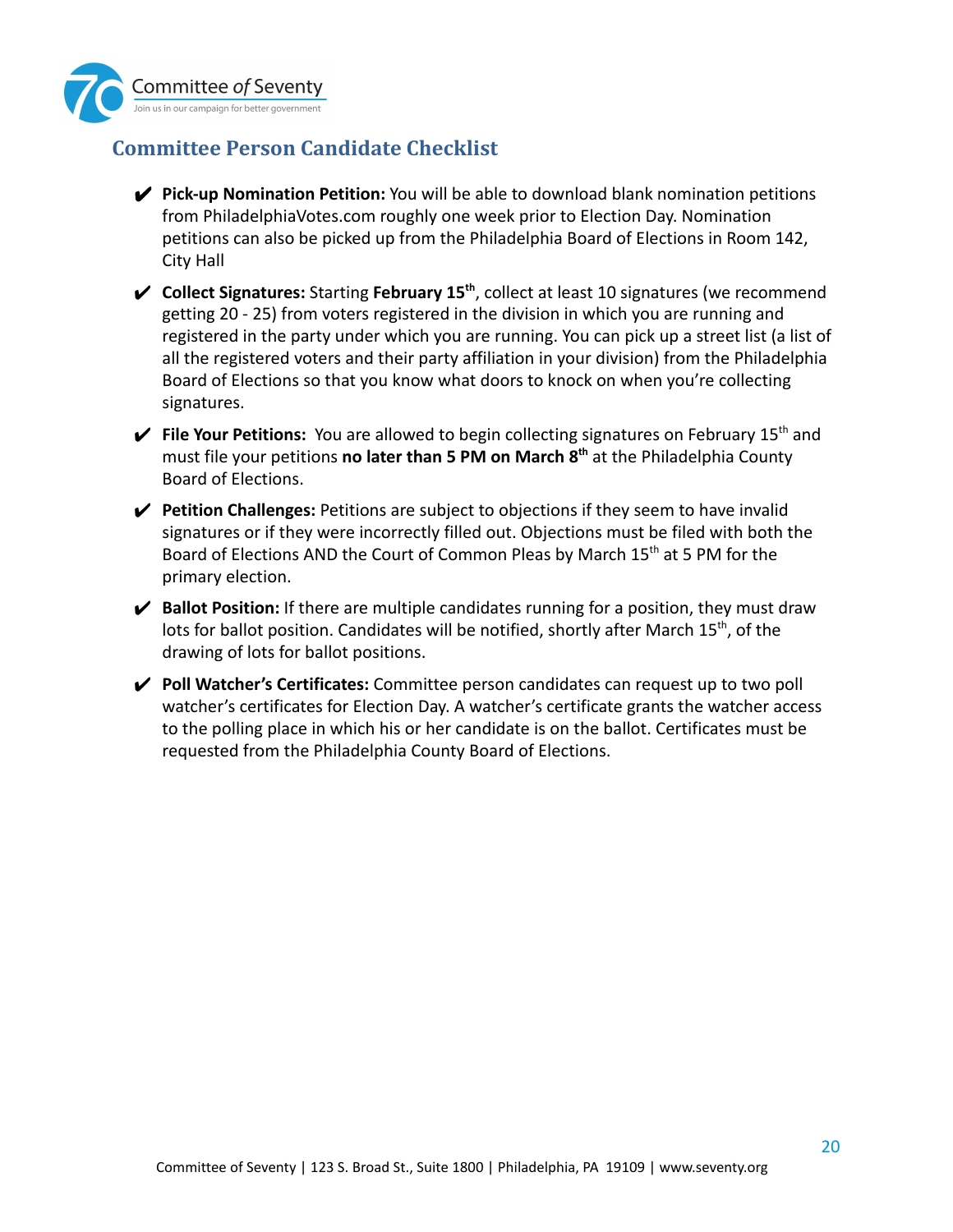

## <span id="page-20-0"></span>**Philadelphia Ward Map**



Visit **PhiladelphiaVotes.com** for a full set of downloadable ward and division maps.